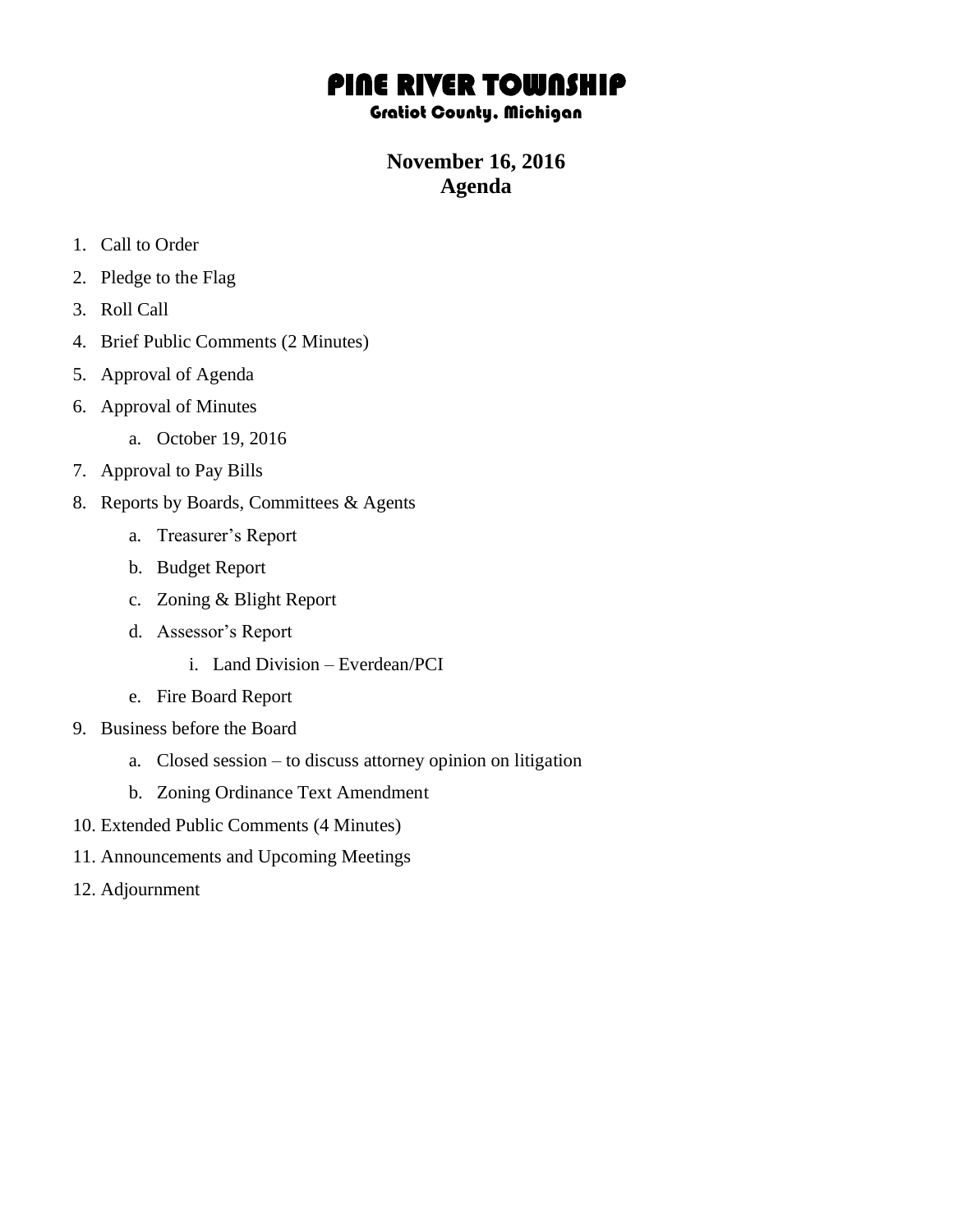# **MINUTES OF THE PINE RIVER TOWNSHIP BOARD MONTHLY MEETING NOVEMBER 16, 2016**

- 1. The regular monthly meeting of the Pine River Township Board was called to order at 7:00 pm by Supervisor Beeson at the Township Hall.
- 2. Pledge the flag: The board and the public said the pledge to the flag.
- 3. Roll Call: Baker: absent, Best: present, Moeggenborg: present, Beeson: present, Rademacher: present.

(4) board members present (1) absent Baker.

4. Brief Public comments (2 minutes):

John Renneberg mentioned he attended a meeting that the Emergency Manager set up to go over Emergency plans.

5. Approve the Revised Agenda:

Motion by Moeggenborg: second by Best: to approve the revised agenda (added 9 c., d.,) as presented. All present board members approved. Motion carried 4-0.

6. Approve the Minutes:

Motion by Moeggenborg: second by Best: to approve the Regular Meeting Minutes of October 19, 2016. All present board members approved. Motion carried 4-0.

7. Approval to Pay Bills:

Motion made by Moeggenborg: second by Best: to pay bills as presented in the amount of \$ 29,244.18. All present board members approved. Motion carried 4-0.

- 8. Reports by Boards, Committees & Agents
	- a. Treasurers Report Discussion; report placed on file.
	- b. Budget Report Discussion: report placed on file.
	- c. Zoning & Blight Officer Discussion: report placed on file
	- d. Assessor Report Discussion.
	- i. Land Division Everdeen/PCI

This was tabled until December Board Meeting because of problem with drain field location.

- e. Fire Services Nothing new to discuss.
- 9. Business before the Board
- a. Closed session to discuss attorney's review of amended changes made by City of Alma to Sewer language on Cheesman Rd.

Closed Session (Review Attorney's opinion)

#### "Closed Session" Meeting

Supervisor Beeson stated "I move to go into closed session to review the attorney's opinion on amended changes to Sewer language presented to Pine River Township from the City of Alma on (Cheesman Rd. / Begole Rd. Sewer line).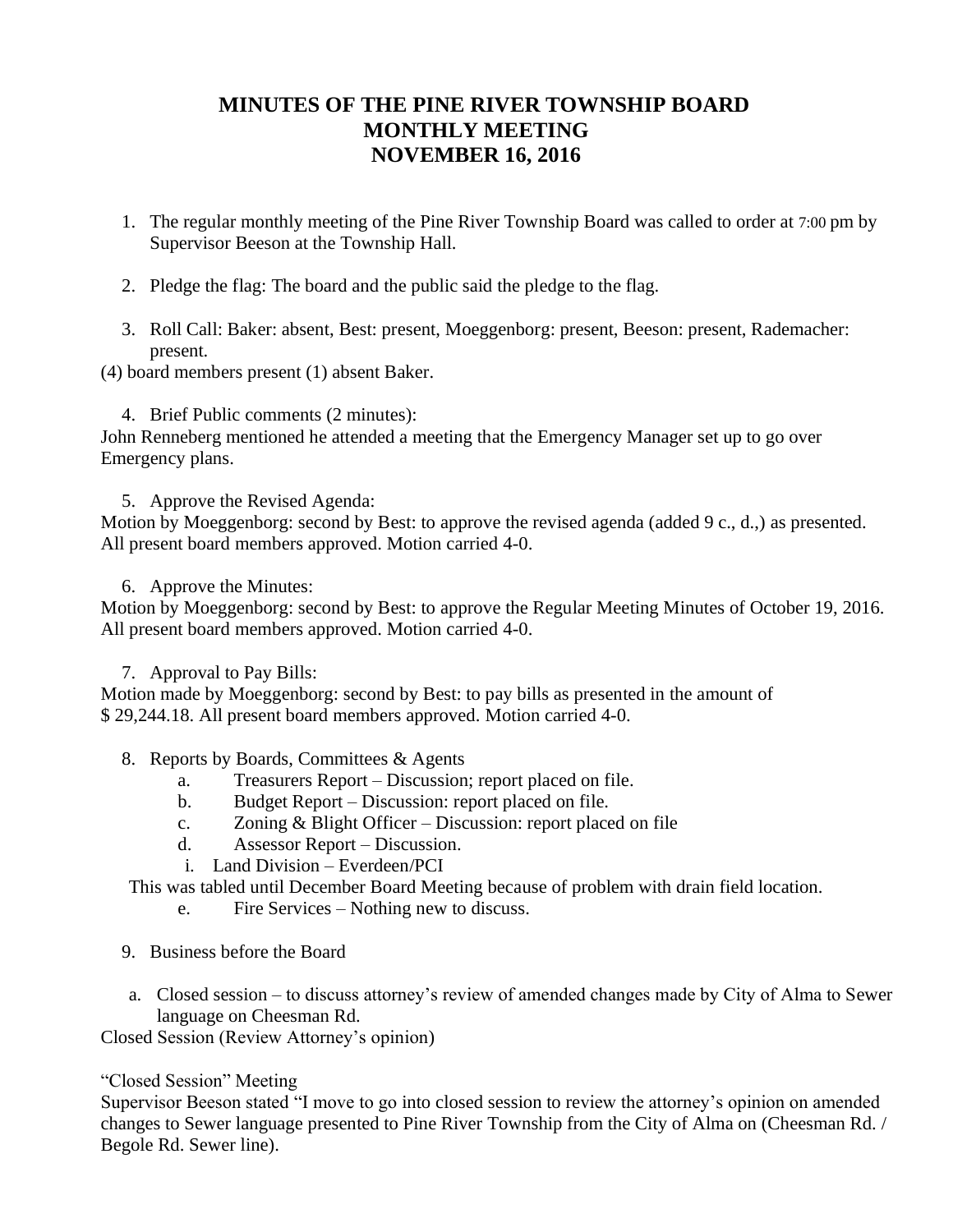Motion made by Best: second by Moeggenborg: to approve going into closed session for the purpose of discussing Attorney's review on amended changes to Sewer language presented to the Pine River Township Board from the City of Alma on (Cheesman Rd. / Begole Rd. Sewer line) @ 7:39pm.

Roll Call Vote: Baker absent; Beeson Aye; Moeggenborg Aye; Best Aye; Rademacher Aye  $4 - Ayes$ ;  $0 - Nay$ ; 1- Absent. Motion carried 4-0. Township Board came out of closed session @ 8:09pm.

# *MINUTES OF THE PINE RIVER TOWNSHIP BOARD "CLOSED SESSION" MEETING DURING MONTHLY BOARD MEETING NOVEMBER 16, 2016*

- *1. The "Closed Session" Meeting with the Pine River Township Board was called to order at 7:39 pm by Supervisor Beeson at the Township Hall.*
- *2. Roll Call: Moeggenborg: present, Best: present, Beeson: present, Baker: absent, Rademacher: present. (4) board members present (1) absent (Baker).*
- *3. Purpose of "Closed Session" The purpose of the "closed session" meeting was to discuss the Township Attorney's review of the updated amended "Sewer Language for Cheesman Rd. / Begole Rd. sewer line" presented by the City of Alma's Attorney to the Pine River Township Board.*
- *4. The Township Board agreed with the Township Attorney's review comments and issues that need to be resolved before agreeing to the proposed changes.*
- *5. Adjournment: Motion by Best: second by Moeggenborg: to adjourn meeting at 8:09pm.*

*All present board members approved. Motion carried 4-0.*

*Submitted by: Mike Rademacher Township Clerk*

#### b. Zoning Ordinance - Text Amendment

Motion made by Moeggenborg: based upon the request of the Township Board and the results of the public hearing, I move to recommend that the Township board adopt the Proposed Amendment to the Section 1528 of the Zoning Ordinance, which would remove the references to the Wind Overlay District and the Wind Overlay District Map in that section; second by Best.

Roll Call Vote: Rademacher Aye; Baker absent; Best Aye; Moeggenborg Aye; Beeson Aye. 4 – Ayes; 0 – Nays; 1- Absent (Baker). Motion carried 4-0.